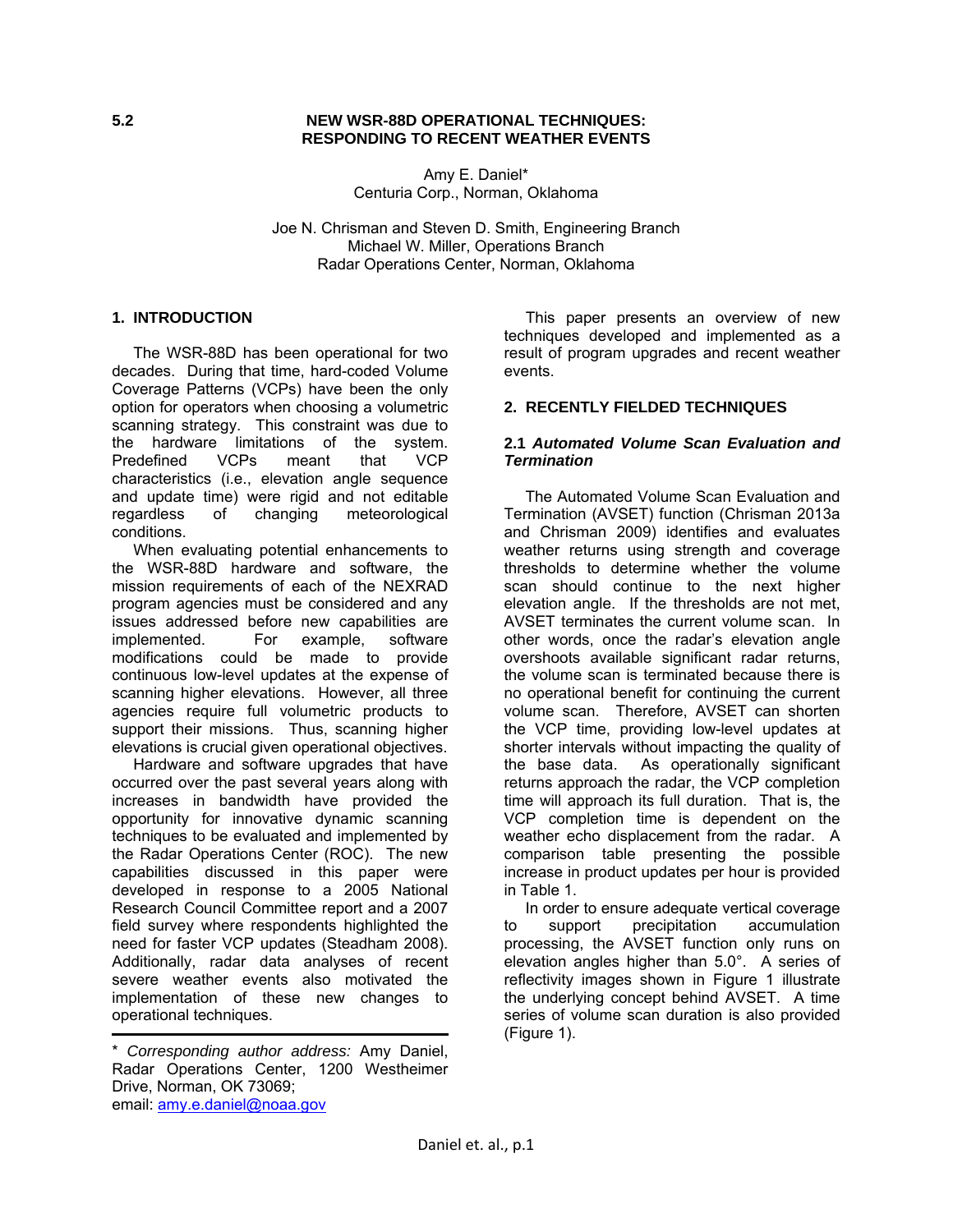### **2.2** *Enhanced Velocity Azimuth Display Wind Profile*

 The Velocity Azimuth Display (VAD) algorithm provides one wind estimate for each required height of the VAD Wind Profile (VWP) product. For each specified height, the elevation angle with a slant range closest to the slant range parameter is used to compute this wind. Thus, the VAD wind estimate for each individual height is based on the data from a single elevation/range pair.

 Numerous data cases have demonstrated that the assumption that adequate return exists at a single elevation/range pair for a particular height is not valid. In addition, with the implementation of AVSET, it became possible that some heights would not have an elevation/range pair due to termination of the volume scan prior to sampling valid pairs at those heights.

 In order to overcome these limitations, an enhanced version of the VAD elevation/range determination logic was developed to identify all possible elevation/range pairs for each VWP height. The Enhanced VAD Wind Profile (EVWP) (Chrisman and Smith 2009) logic analyzes the wind estimates from multiple elevation/range pairs for each VWP height and determines the "best" wind estimate for that height. Figure 2 illustrates the multiple elevation/range pair possibilities for each VWP height. The EVWP processing is designed such that the additional wind estimates are only used to supplement or improve the availability and accuracy of the VWP product wind estimates. An example of the VWP product from the original output is compared to the EVWP output processing from the same input data stream in Figure 3.

# **3. CURRENT PROJECTS**

#### **3.1** *Supplemental Adaptive Intra-Volume Low-Level Scan*

 Rapidly evolving storm systems require more frequent low-level interrogation. Supplemental Adaptive Intra-Volume Low-Level Scan (SAILS) (Chrisman 2013a) inserts an additional low-level (e.g., 0.5°) split cut in the middle of the current volume scan where the middle is determined by the previous volume scan completion time and can vary if AVSET is enabled. The SAILS function is designed for severe weather situations and will only be available with VCPs

12 and 212. Similar to AVSET, SAILS does not impact the quality of the base data estimates since processing techniques are preserved.

 Figure 4 illustrates where the additional split cut is inserted into VCP 12 when the termination angle is 19.5°. In this example, the middle of the volume scan is approximately 140 seconds.

 The SAILS function significantly reduces the low-level update interval by providing more lowlevel scans during severe weather operations. The additional split cut will add approximately 34 seconds to the VCP completion time; however, if AVSET is also enabled, VCP completion times can be shortened. Table 2 provides a comparison of the possible product updates per hour when SAILS is enabled. The table also includes a comparison given the scenario that both AVSET and SAILS are enabled.

## **3.2** *Storm-Based Auto PRF*

 Currently, the Auto PRF algorithm selects the Doppler PRF that results in the least amount of range folded data for the entire area within a 230 km radius of the radar. Past data cases demonstrate that severe storms may be range folded, especially around the maximum unambiguous range. The proposed solution was to define an algorithm capable of identifying the most intense storms and assigning the PRF which results in the fewest range-obscured range bins for those storms.

 Storm-Based Auto PRF algorithm (Chrisman 2013b) selects the three most intense storms as ranked by cell-based vertically integrated liquid (VIL). Alternatively, the operator may select a single storm of interest. The best PRF is determined each volume scan by calculating the smallest area of range folded echo within the storm's projected position.

 The forecast position, as determined by the Storm Cell Components (SCIT) algorithm, is used by Storm-Based Auto PRF to calculate a 20 km radius circle around projected location(s) of the storm(s) of interest. It then calculates the number of obscured bins within the storm circle and selects the PRF that results in the smallest obscured area. If the operator has manually chosen a storm of interest, the algorithm will continue to follow that storm until the storm moves beyond 230 km from the radar, the particular storm is no longer identified by SCIT, or the operator chooses another storm. An example of the expected range obscured bins using PRF 5 as selected by the legacy Auto PRF versus the expected range obscured bins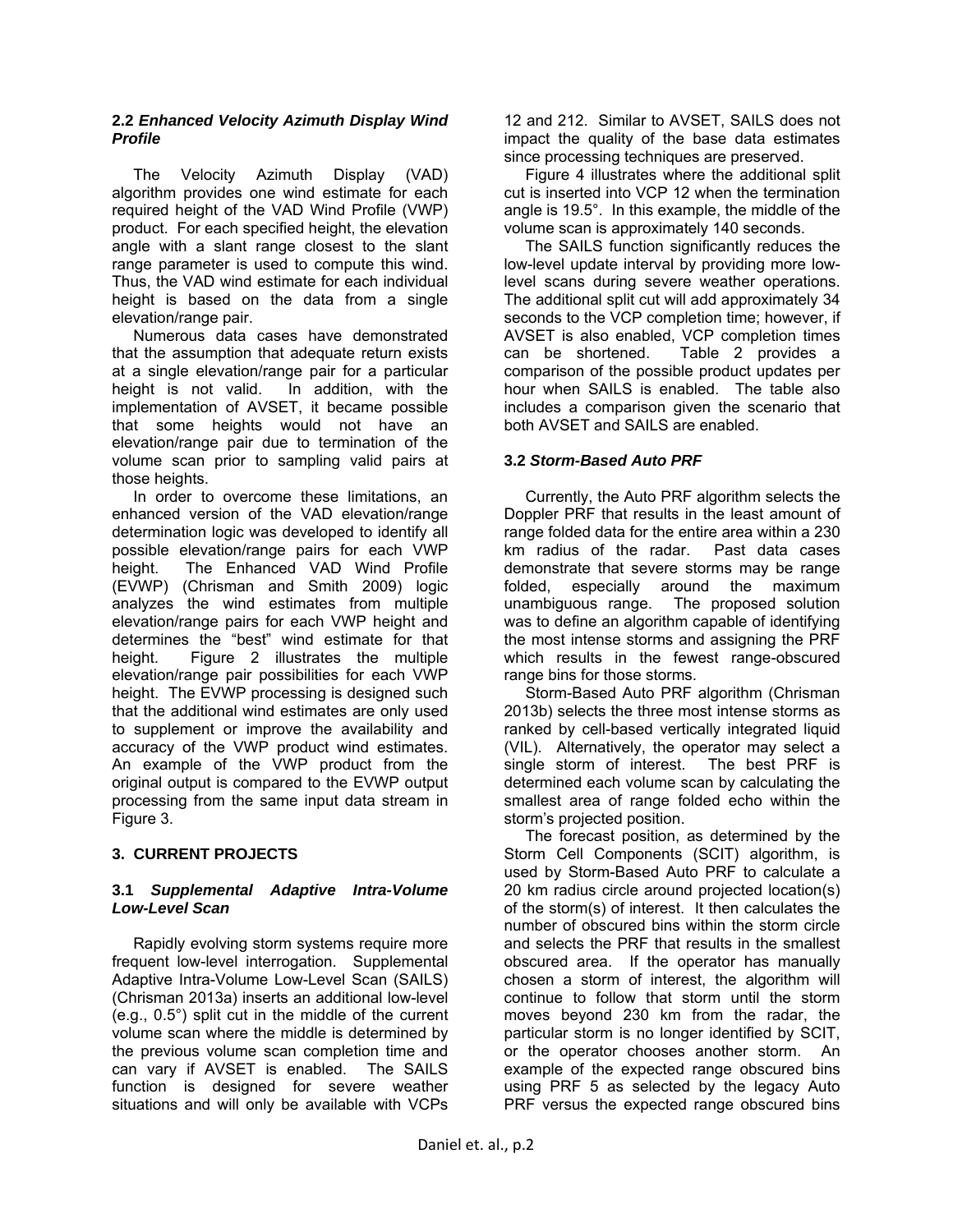using PRF 8 as selected by Storm-Based Auto PRF is presented in Figure 5. The result of this application is a dynamic PRF selection that tracks a storm, or storms, of interest and continuously assigns the best Doppler PRF for that storm(s).

# **3.3** *Editable PRFs for SZ-2 VCPs*

Sachidananda-Zrnic (SZ-2) VCPs, specifically VCPs 211, 212, and 221, provide increased availability of velocity data. When first deployed to the field, SZ-2 VCPs had a limitation of a fixed PRF. As of Spring 2014, the PRF for these VCPs became editable (Smith and Chrisman 2013). For the PRF selected, the antenna speed is adjusted so that the required number of pulses is still accomplished. All PRF selection options, except PRF sectors, are now available for the SZ-2 VCPs, including Storm-Based Auto PRF. PRF sectors are not permitted because the WSR-88D does not accommodate variable rotation rates within a single elevation scan, which would be required to maintain the necessary 64 pulses per radial.

# **4. FUTURE WORK**

#### **4.1** *Multiple Elevation Scan Option (MESO)- SAILS*

Building on the premise of SAILS, the Multiple Elevation Scan Option (MESO)-SAILS function would allow the operator up to three additional low-level scans per volume. Like SAILS, these additional scans would be evenly spaced, as close as possible, throughout the volume scan. The new MESO-SAILS option would result in two, three, or four low-level scan updates per volume scan. A comparison of the 0.5° update times for standard operation versus the possible 0.5° update times depending on the number of SAILS cuts for a single volume scan is provided (Table 3). The additional SAILS scans will add to the VCP completion time; however, VCP 12 (or 212) with four low-level scans will complete in about the same time as VCP 21 (6 min.). The deployment decision regarding MESO-SAILS is dependent on appropriate tri-agency members' approval.

## **5. CONCLUSIONS**

The ROC continues to investigate, develop, test, and deploy innovative and operationally significant techniques based on, in part, fieldand programmatically-driven requests and recommendations. Actual weather event data analyses also provide a path forward in providing the best technology possible given the collective missions of our tri-agency partners.

# **7. REFERENCES**

- Chrisman, J. N., 2013a: Dynamic Scanning. *Radar Operations Center NEXRAD Now,*  **22**, 1-3. *[Available at http://www.roc.noaa.gov/WSR88D/PublicDoc s/NNOW/NNow22c.pdf].*
- Chrisman, J. N., 2013b: Uncovering the Storm. *Radar Operations Center NEXRAD Now,*  **22**, 9-11*. [Available at http://www.roc.noaa.gov/WSR88D/PublicDoc s/NNOW/NNow22c.pdf].*
- Chrisman, J. N., 2009: Automated Volume Scan Evaluation and Termination (AVSET): A Simple Technique to Achieve Faster Volume Scan Updates. *34th Conference on Radar Meteorology, Oct 5-9, Williamsburg, VA*.
- Chrisman, J. N. and Smith, S. D., 2009: Enhanced Velocity Azimuth Display Wind Profile (EVWP) Function for the WSR-88D. *34th Conference on Radar Meteorology, Oct 5-9, Williamsburg, VA.*
- Smith, S. D and Chrisman, J. N., 2013: PRF Modification Now Available for SZ-2 VCPs. *Radar Operations Center NEXRAD Now,*  **22**, 12. *[Available at http://www.roc.noaa.gov/WSR88D/PublicDoc s/NNOW/NNow22c.pdf].*
- Steadham, R, 2008: 2008 National Weather Service Field Study. Part 1: Volume Coverage Pattern Usage. *Radar Operations Center, Norman, OK, 28 pp. [Available from WSR-88D Radar Operations Center, 120 David. L. Boren Blvd. Norman, OK 73072].*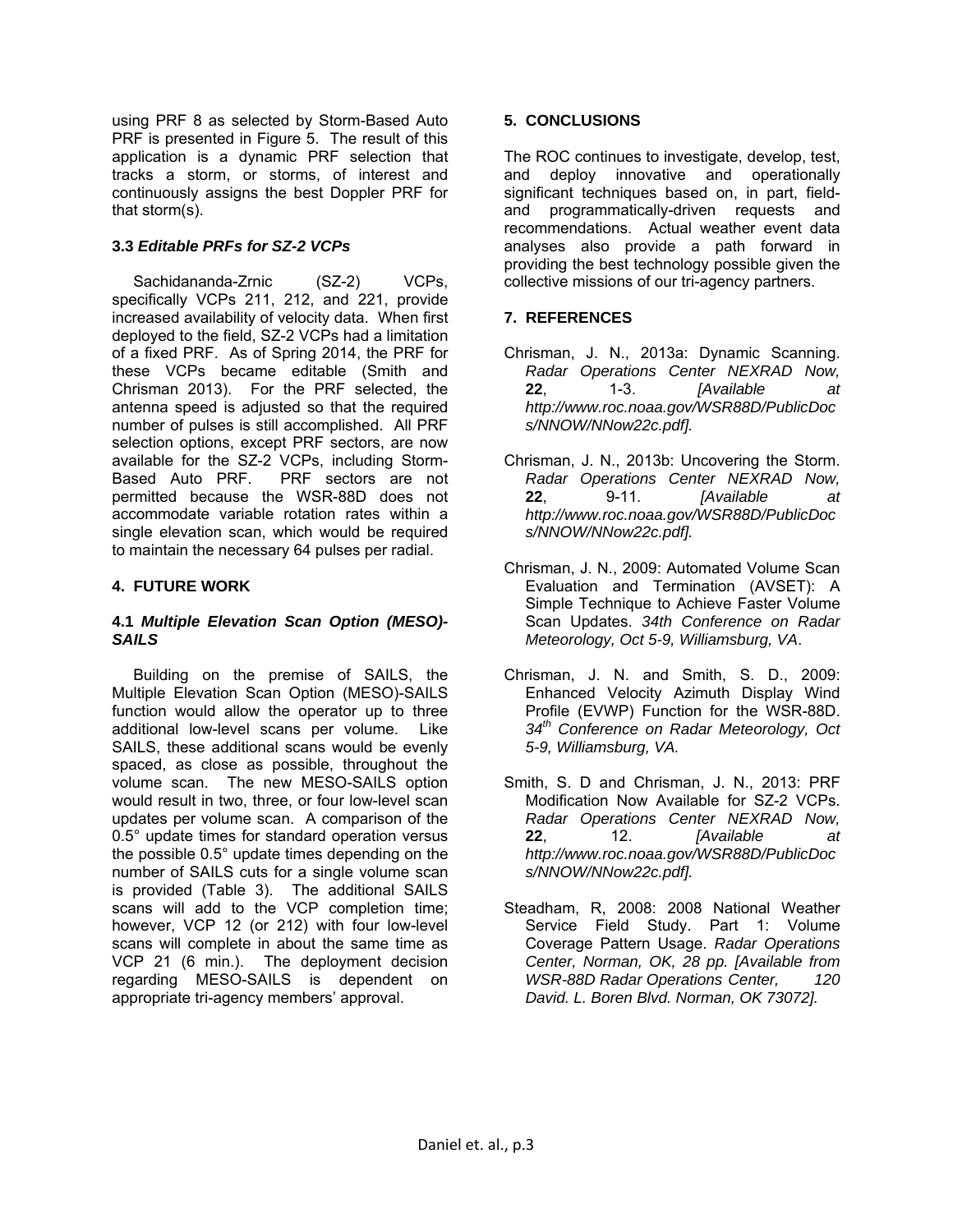| <b>VCP 12</b>             | Number of 0.5° Product<br><b>Updates per Hour</b> | <b>Volumetric Product</b><br><b>Updates per Hour</b> |  |  |  |  |  |  |
|---------------------------|---------------------------------------------------|------------------------------------------------------|--|--|--|--|--|--|
| <b>Standard Operation</b> | 14                                                | 14                                                   |  |  |  |  |  |  |
| <b>AVSET</b>              | $14 - 19$                                         | $14 - 19$                                            |  |  |  |  |  |  |
| <b>VCP 212</b>            | Number of 0.5° Product                            | <b>Volumetric Product</b>                            |  |  |  |  |  |  |
|                           | <b>Updates per Hour</b>                           | <b>Updates per Hour</b>                              |  |  |  |  |  |  |
| <b>Standard Operation</b> | 13                                                | 13                                                   |  |  |  |  |  |  |
|                           | $13 - 17$                                         | 13 - 17                                              |  |  |  |  |  |  |

Table 1: The number of 0.5° and volumetric product updates per hour are provided for standard operation and AVSET for VCPs 12 and 212.

| <b>VCP 12</b>             | Number of 0.5° Product<br><b>Updates per Hour</b> | <b>Volumetric Product</b><br><b>Updates per Hour</b> |  |  |  |  |  |
|---------------------------|---------------------------------------------------|------------------------------------------------------|--|--|--|--|--|
| <b>Standard Operation</b> | 14                                                | 14                                                   |  |  |  |  |  |
| <b>SAILS</b>              | 24                                                | 12                                                   |  |  |  |  |  |
| <b>SAILS and AVSET</b>    | $24 - 32$                                         | $12 - 16$                                            |  |  |  |  |  |
|                           |                                                   |                                                      |  |  |  |  |  |
|                           | <b>Number of 0.5° Product</b>                     | <b>Volumetric Product</b>                            |  |  |  |  |  |
| <b>VCP 212</b>            | <b>Updates per Hour</b>                           | <b>Updates per Hour</b>                              |  |  |  |  |  |
| <b>Standard Operation</b> | 13                                                | 13                                                   |  |  |  |  |  |
| <b>SAILS</b>              | 22                                                | 11                                                   |  |  |  |  |  |

Table 2: The number of 0.5° and volumetric product updates per hour are provided for standard operation and SAILS for VCPs 12 and 212. A comparison of the possible product updates if both SAILS and AVSET are enabled is also included.

| <b>VCP 12</b>             | Average 0.5° Elevation<br><b>Update Times</b> | Average 0.5° Elevation<br><b>Update Times with AVSET</b><br><b>Termination Angle = <math>6.4^{\circ}</math></b> |
|---------------------------|-----------------------------------------------|-----------------------------------------------------------------------------------------------------------------|
| <b>Standard Operation</b> | 256 seconds                                   | 190 seconds                                                                                                     |
| SAILS x 1                 | 147 seconds                                   | 114 seconds                                                                                                     |
| SAILS x 2                 | 108 seconds                                   | 84 seconds                                                                                                      |
| SAILS x 3                 | 89 seconds                                    | 73 seconds                                                                                                      |

Table 3: The average 0.5° elevation update times for standard operation versus the possible update times depending on the number of SAILS cuts. An additional comparison is given assuming AVSET is terminating the volume scan at 6.4° (best case scenario).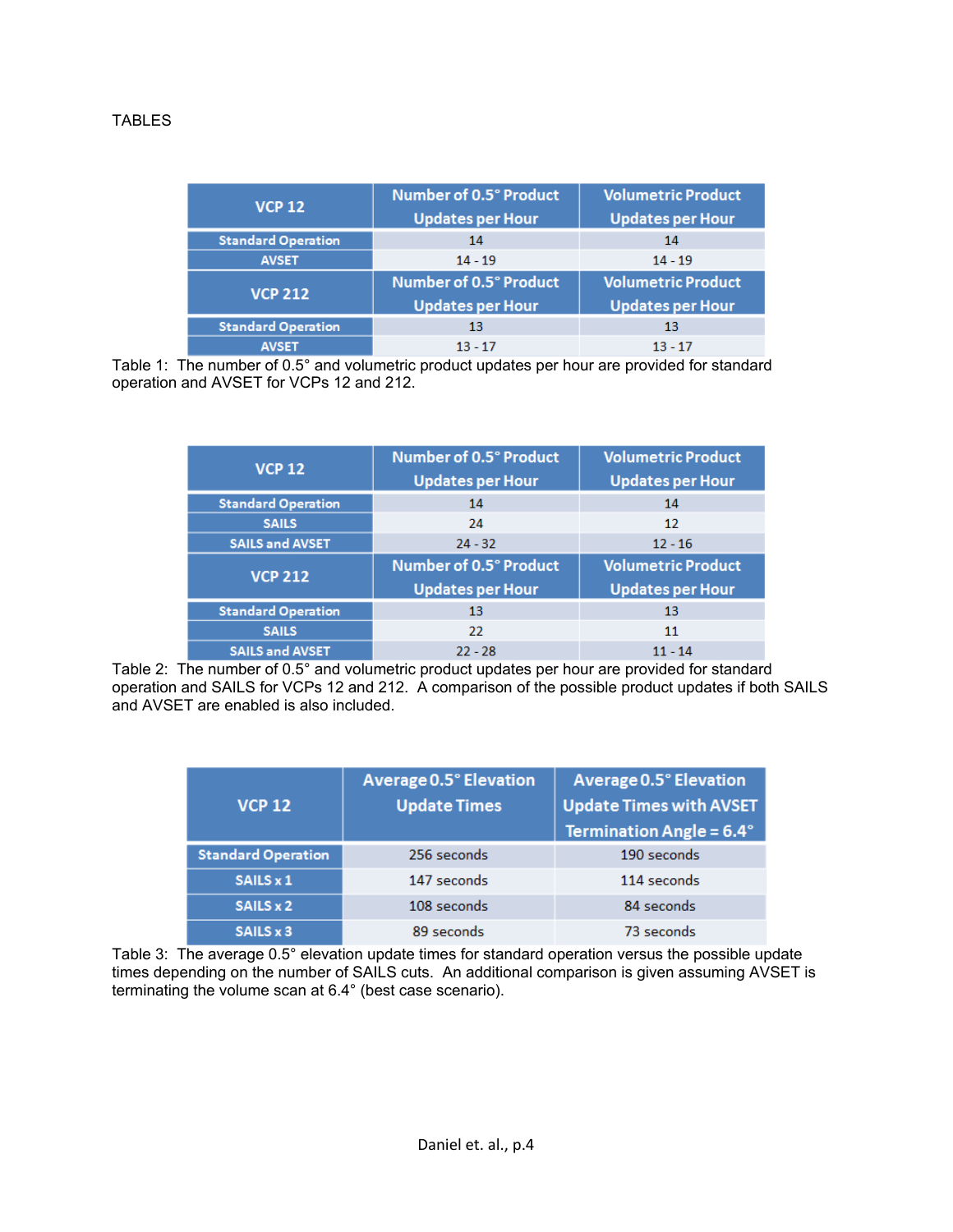



## **KTLX March 2, 2008** VCP 11 With & Without AVSET



Figure 1: Four reflectivity panels for 02 March 2008 at 20:03 (A), 21:16 (B), 22:30 (C), and 23:48 (D) UTC. The time series chart depicts the duration of the operational volume scan (magenta) versus the AVSETcontrolled volume scan (yellow). The four white dots along the AVSET-controlled volume scan correspond to the time of the four reflectivity images. The volume scan duration of VCP 12 (blue) is shown for comparison.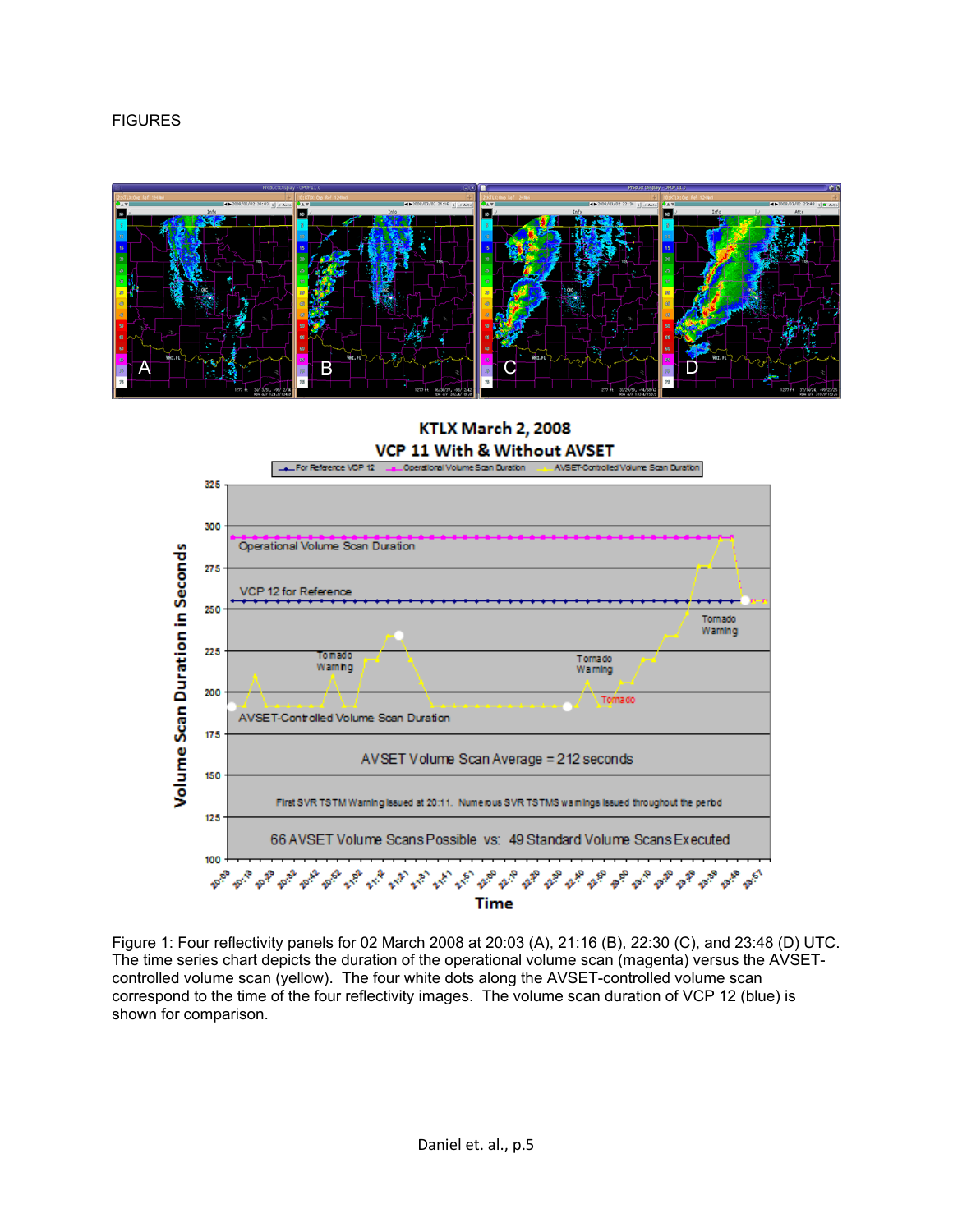

Figure 2: The possible VAD estimates from each elevation angle when restricting the valid slant range to ≥10 km and ≤120 km.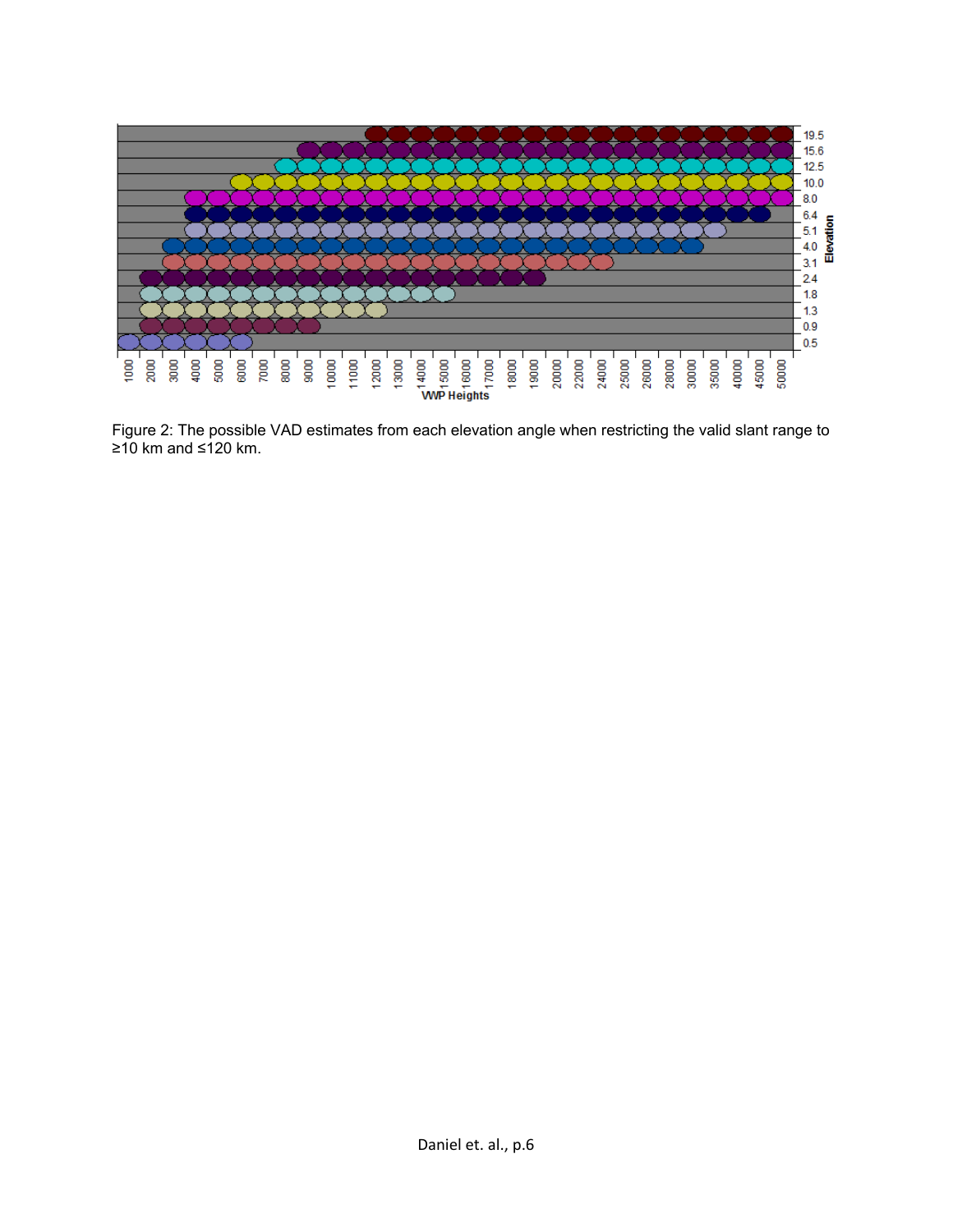|              |             |                          |             | <b>Original VWP</b> |            |      |                  |      |            |               | Product Display - OPUP 11.0 |              |      |                 |            |                 |        |            | <b>Enhanced VWP</b>     |                     |            |                |              | $\bigodot(\mathbf{x})$      |
|--------------|-------------|--------------------------|-------------|---------------------|------------|------|------------------|------|------------|---------------|-----------------------------|--------------|------|-----------------|------------|-----------------|--------|------------|-------------------------|---------------------|------------|----------------|--------------|-----------------------------|
|              |             | 0:KRAX:VAD Wind Prof Nmi |             |                     |            |      |                  |      |            |               |                             |              |      | 6:KRAX:EVWP Nmi |            |                 |        |            |                         |                     |            |                |              |                             |
|              |             |                          |             |                     |            |      |                  |      |            |               | E 2008/08/07 22:32 L F Auto | <b>DAY</b>   |      |                 |            |                 |        |            |                         |                     |            |                |              | 4 2008/08/07 22:32 L V Auto |
|              |             |                          | Info        |                     |            |      |                  |      | Alpha      |               |                             |              |      |                 |            | Info            |        |            |                         |                     |            | Alpha          |              |                             |
|              | ALL NE      | ND.                      | _ND.        |                     |            |      | ND.              |      | ND.        | .ND.          | -ND-                        |              |      |                 | <b>NUL</b> | — NU —— NU —    |        | -NU-       |                         | -ND-                | $-$ ND $-$ | $NU$ $NU$ $NU$ |              | - 20                        |
|              |             | .ND.                     |             |                     |            |      |                  |      | ND.        |               | ND.                         |              |      |                 |            | ND              |        |            | ۷D                      |                     |            | ND-            |              | ND.<br>.ND                  |
|              |             |                          |             |                     |            |      |                  | VD.  |            | ND.           | ΝD.                         |              |      |                 |            |                 |        |            |                         |                     |            |                |              |                             |
|              |             |                          |             |                     |            |      |                  |      |            | $\mathcal{F}$ |                             |              |      |                 |            |                 |        |            |                         |                     |            |                |              | v.                          |
|              |             | ND.                      |             | ND                  |            |      |                  |      |            | M             |                             |              |      |                 |            |                 |        |            |                         |                     |            |                | ×.           | W<br>M                      |
| O.           |             | ND-                      | -ND-        | -ND.                | ND.        | VO 1 | ND.              |      |            | Ĩ.            |                             | $\mathbf{0}$ |      |                 |            |                 |        |            |                         |                     |            |                |              | w                           |
|              |             | ND.                      | .ND.        | _ND.                | ND.        |      |                  |      |            | n.            |                             |              |      |                 |            |                 | ाग     |            | w                       |                     |            |                |              |                             |
|              |             | ND.                      | NN          | ΝD                  |            | um.  | МD.              |      | ND.        |               |                             |              |      |                 |            |                 |        | <b>SAM</b> | $\mathbf{w}$            | $\mathbf{w}$<br>Ш'n | w<br>m     | m<br>w         | uw<br>w      | $\mathbf{w}$                |
|              |             | ND.<br>ND.               | NN<br>ND.   | ΝD<br>ΝD            | ND.<br>ND. | ND.  | ND.<br>ΝD<br>ND. | ND.  | ID.<br>ND. |               | .ND                         |              | 19   |                 |            | $\mathbf{w}$    |        |            | w.                      |                     | w.         | <b>SALE</b>    |              |                             |
|              |             |                          | NN          | ND                  |            |      | ND.              |      |            |               |                             |              |      |                 | <b>SSS</b> | w<br><b>SAN</b> |        | AMA .      | <b>SSA</b><br><b>AN</b> | $\mathbf{w}$        |            |                | $\mathbf{w}$ | ×<br>$\mathbf{w}$           |
|              |             |                          | ผก<br>ΝD    | ND.<br>ND           | ND.        | ND - | ND.<br>ND.       | -ND- | ND.<br>ND. | -ND-<br>ND.   | -ND-<br>-ND                 |              |      |                 |            |                 |        |            | <b>SSS</b>              |                     | w          |                |              |                             |
|              |             | Νħ                       | Νħ          | ND.                 |            |      |                  |      | ND.        |               | NΓι                         |              |      |                 |            |                 | w      |            | w                       |                     | ź<br>ш     |                |              |                             |
|              |             | ΝD.<br>ΝD.               | ND.<br>.ND. | .ND<br>_ND.         | .ND.       |      | w<br>ND.         | ND.  | _ND.       | $M$ d $M$     |                             |              |      |                 | w          | w               | w<br>ź |            |                         | w<br>w              | u.         | us.<br>u.      | w            | $\mathbf{w}$<br>w           |
| $\mathbf{g}$ |             | Νħ                       | ND.         | <b>ND</b>           |            |      |                  |      |            |               |                             | 8            |      |                 |            |                 |        |            |                         | u.                  | w          |                | u.           |                             |
|              |             | ΝD                       | ND.         | _ND.                | .ND.       | ND.  | ND.              | ND.  | _ND.       | u.            |                             |              |      |                 |            |                 |        | u.         |                         | u۱                  | w.         |                | n.           | u.                          |
|              |             |                          | NN          |                     |            |      |                  | n    |            |               | ND.                         |              |      |                 |            | w               |        |            |                         |                     |            |                |              |                             |
|              |             |                          | .ND         | <b>ND</b>           |            |      |                  |      |            |               |                             |              |      |                 |            |                 |        |            |                         |                     |            |                |              |                             |
| 12           |             |                          |             |                     |            |      |                  |      |            |               |                             | 12           |      |                 |            |                 |        |            |                         |                     |            |                |              |                             |
|              |             |                          |             |                     |            |      |                  |      |            |               |                             |              |      |                 |            |                 |        |            |                         |                     |            |                |              |                             |
|              |             |                          |             |                     |            |      |                  |      |            |               |                             |              |      |                 |            |                 |        |            |                         |                     |            |                |              |                             |
|              |             |                          |             |                     |            |      |                  |      |            |               |                             |              |      |                 |            |                 |        |            |                         |                     |            |                |              |                             |
| 16           | <b>TIME</b> | 2149                     |             | 2153 2157 2202      |            | 2206 | 2211<br>2215     | 2219 | 2224       | 2228 2232     |                             | 16           |      |                 |            |                 |        |            |                         |                     |            |                |              |                             |
|              |             |                          |             |                     |            |      |                  |      |            |               |                             |              | TIME |                 | 2149       | 2153            | 2157   | 2202       | 2206                    | 2211                | 2215       | 2219           | 2224         | 2228<br>223                 |
|              |             |                          |             |                     |            |      |                  |      |            |               |                             |              |      |                 |            |                 |        |            |                         |                     |            |                |              |                             |
|              |             |                          |             |                     |            |      |                  |      |            |               | Α                           |              |      |                 |            |                 |        |            |                         |                     |            |                |              | В                           |

Figure 3: Original VWP wind estimates (A) versus the Enhanced VWP estimates (B).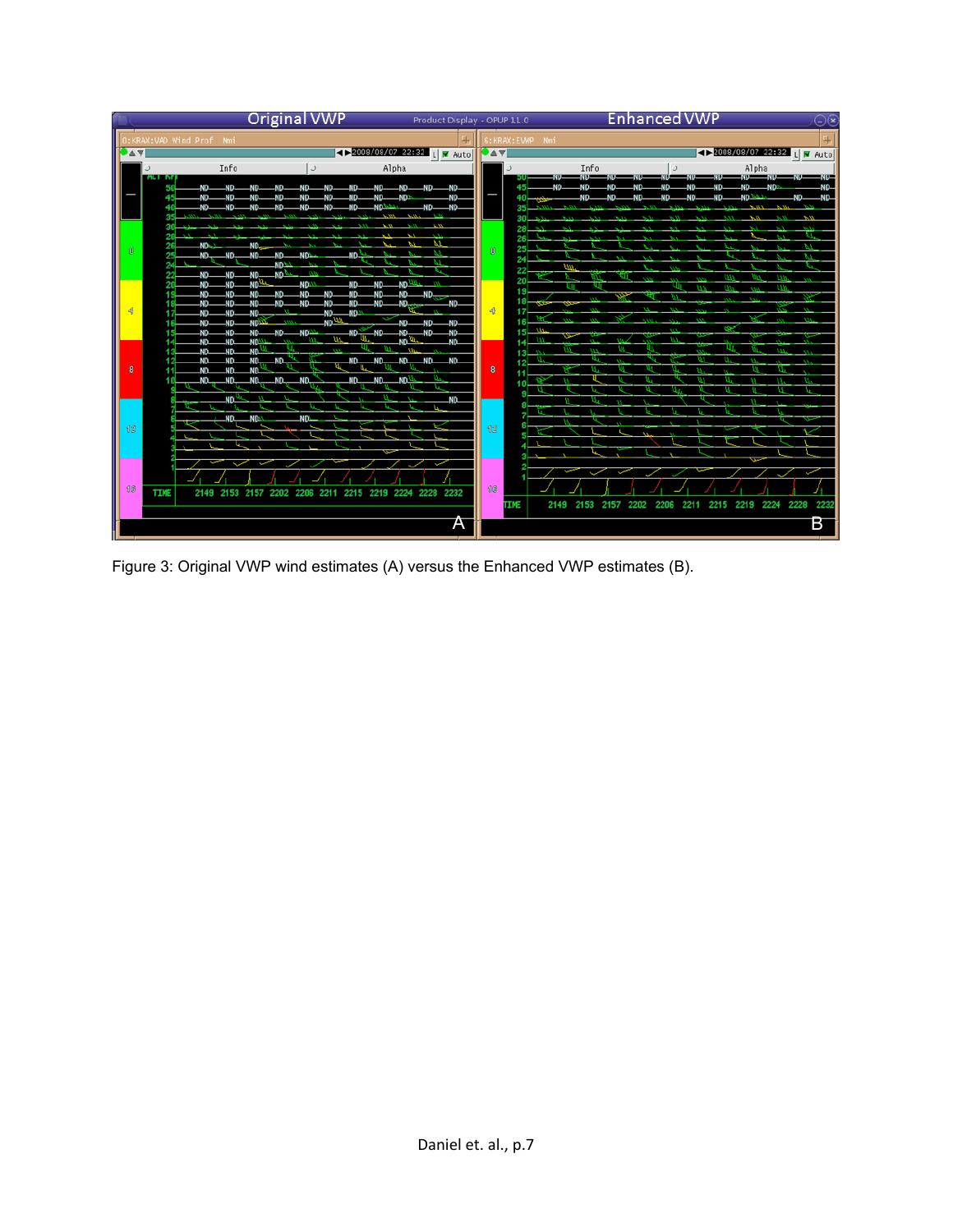

Figure 4: An illustration of a volume scan in which a SAILS cut is inserted into the middle of VCP 12. The radar scans up through the middle of the volume scan to 3.1° (A), transitions down to collect the additional 0.5° split cut (B), then elevates to 4.0° to resume collecting data to complete the volume scan.